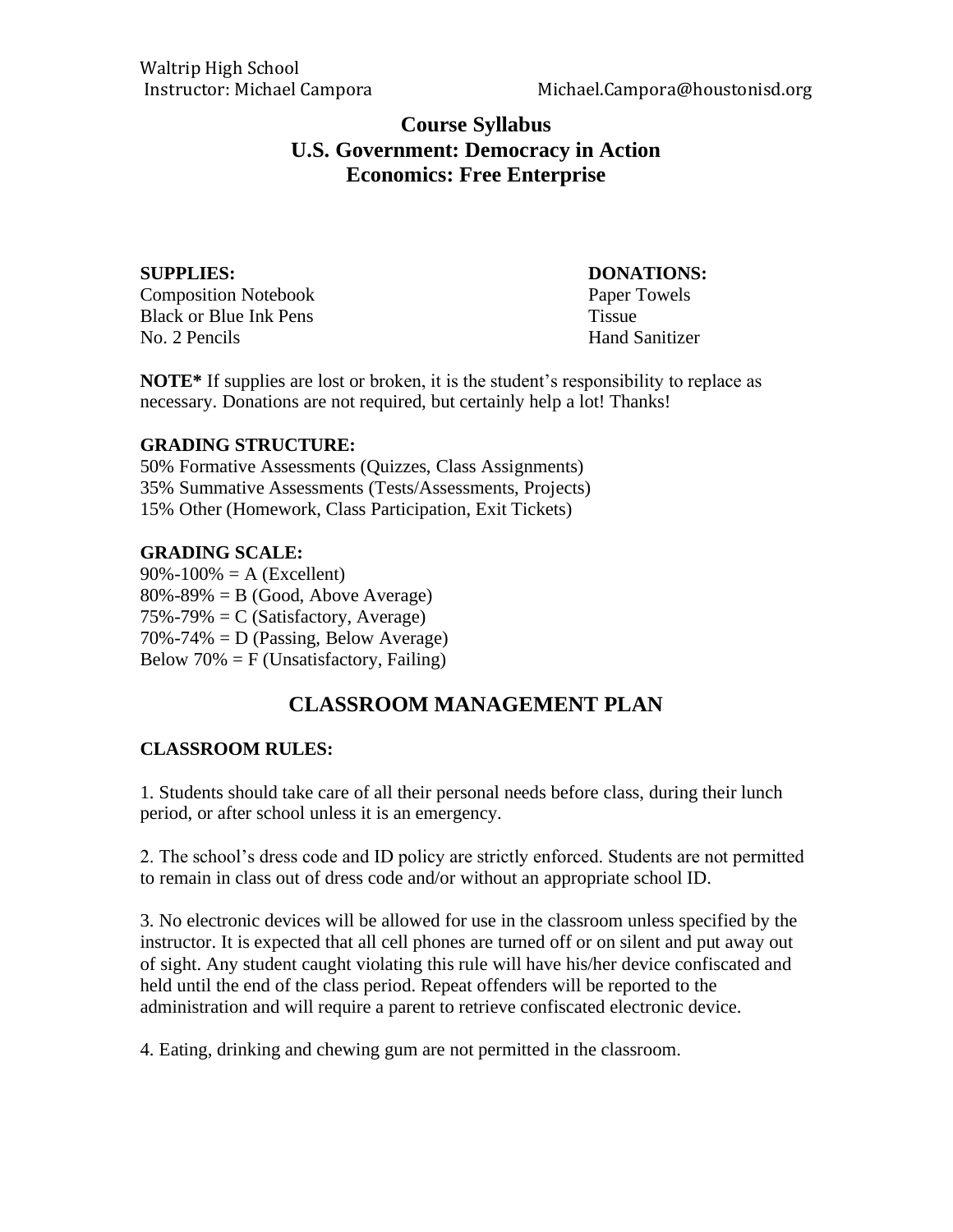### **STUDENT EXPECTATIONS:**

1. Students are expected to be in their assigned seat and prepared to work when the tardy bell rings. Be prepared to start class immediately upon entering the room and remain on task throughout the period.

2. Respect will be practiced in this class at all times. I will respect all students and I expect the same respect in return. This means no profanity, or explicit behavior will be tolerated.

3. Students will be expected to participate in class. It is okay to have wrong answers. It is okay to ask questions for clarification. It is okay to ask for more time, however, all students are expected to participate.

4. Talking will not be permitted when the teacher, or any guest speaker is in the classroom and talking. There will be plenty of time for collaborative group work in which talking will be permitted. If you are talking, I expect it to be related to history.

5. Students are expected to submit original work on all assignments. Cheating of any sort is unacceptable and will result in a zero for the assignment, quiz or test in which the student was caught cheating.

#### **INCENTIVES FOR GOOD BEHAVIOR:**

The above student expectations are minimum requirements for maintaining a safe and positive learning environment in the classroom. The greatest benefit of meeting/exceeding the above guidelines include increased instructional time, which benefits learning.

#### **CONSEQUENCES FOR BAD BEHAVIOR:**

Failure to comply with Classroom Rules and Student Expectations will result in the following actions:

- 1<sup>st</sup> offense: Verbal warning
- $-2<sup>nd</sup>$  offense: Verbal warning / Seat change
- <sup>-</sup> 3<sup>rd</sup> offense: Phone call to parents and after school detention
- 4<sup>th</sup> offense: Parent/Teacher conference
- $-5$ <sup>th</sup> offense: Discipline Referral to counselor and/or administrator.

**Note:** Conduct offenses will be documented and each Monday begins a new week where conduct record resets. Each discipline situation is unique. Consequences may change depending on the situation. Severe disruptions will result in immediate student removal and a referral to the appropriate counselor and/or administrator. The instructor reserves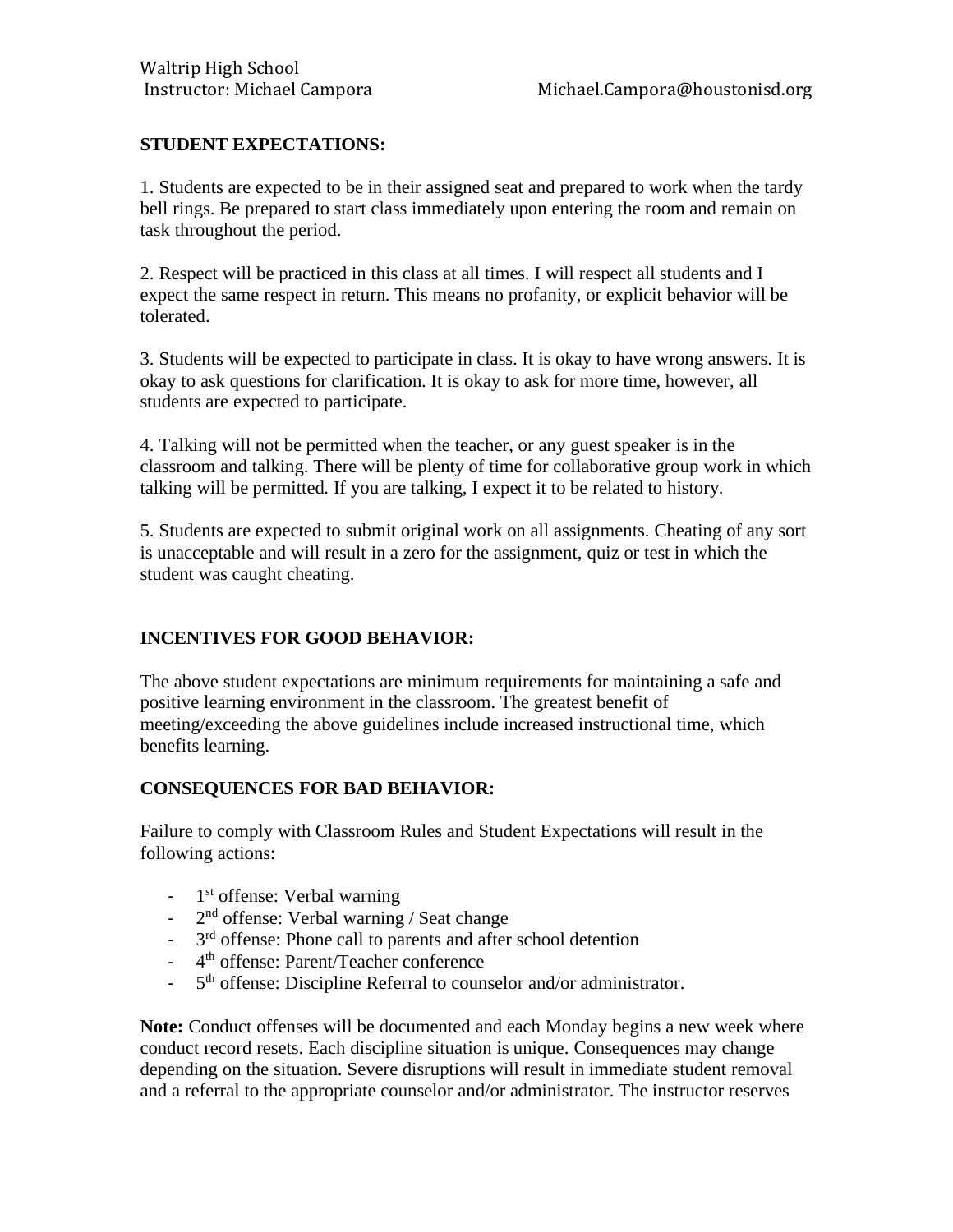the right to revise the discipline plan as necessary if it is determined that incentives and consequences are not leading to a positive learning environment.

#### **PARENTAL/GUARDIAN INVOLVEMENT:**

Please feel free to contact me with any questions or concerns. It is my belief that **YOU** are the most influential person in your child's life. I am looking forward to providing your child with the best possible education and a safe learning environment. I look forward to working with you and getting the most out of each and every student, but it must be a combined effort. If you are in need of strategies for helping your child with homework or other various assignments, contact me and I'll be glad to help. Together, we can make a positive impact on the future of your child and provide them with all the tools necessary to become successful at everything they do. Please sign this syllabus to acknowledge you have read and are aware of all expectations for this class. I'm looking forward to an amazing year!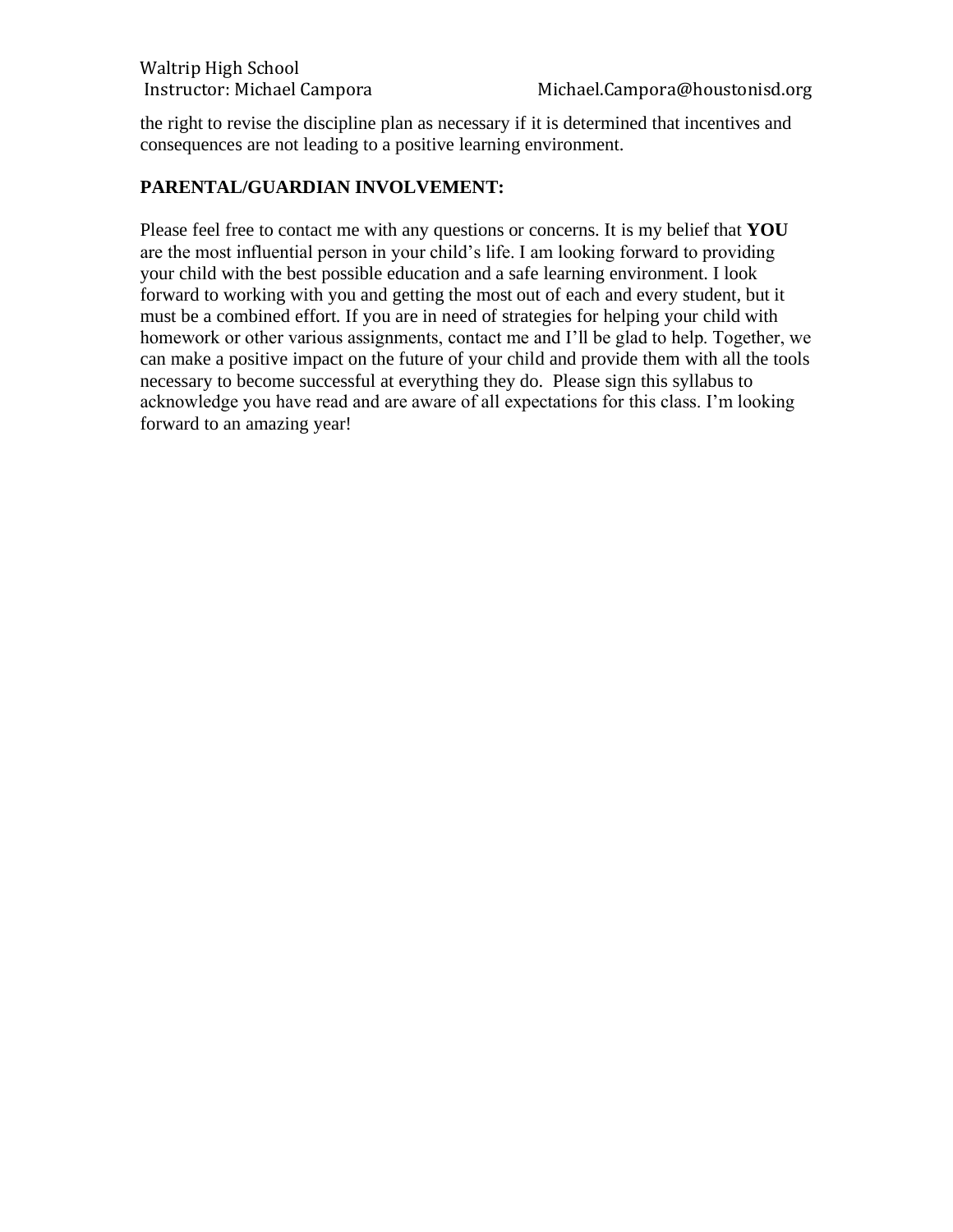*I have read and understand the expectations listed in this syllabus. I also know that I will be held responsible for the information in this syllabus.*

| Student Signature                                       |
|---------------------------------------------------------|
|                                                         |
|                                                         |
| Best Time to contact you: __________ AM/PM (circle one) |
| Best way to contact you: Email / Phone (circle one)     |
|                                                         |
|                                                         |